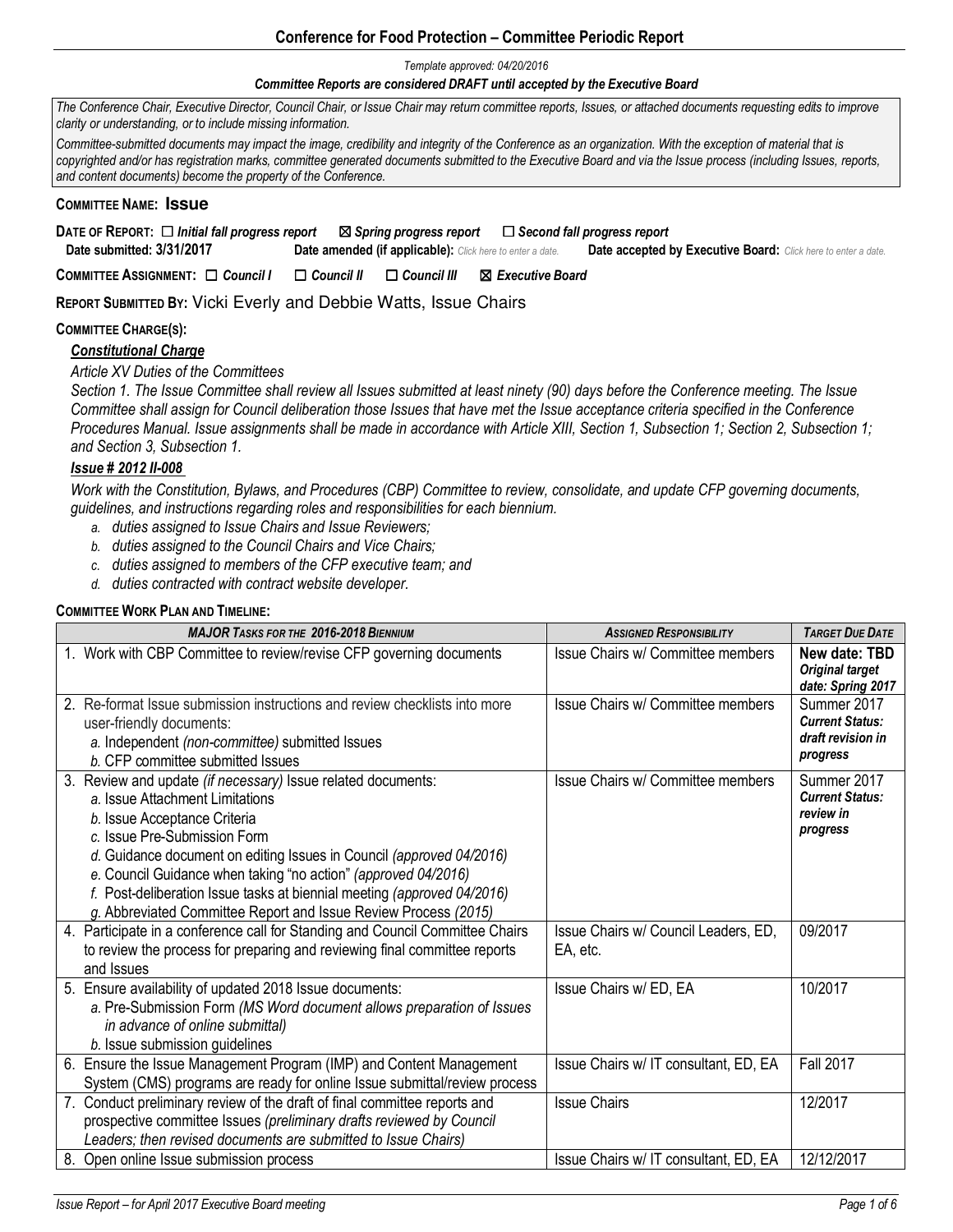| 9. Close online Issue submission process (not less than 90 days before<br>biennial meeting)               | Issue Chairs w/ IT consultant                        | 01/12/2018<br>mandate       |
|-----------------------------------------------------------------------------------------------------------|------------------------------------------------------|-----------------------------|
| 10. Review all submitted Issues, content documents, and supporting<br>attachments                         | Issue Chairs w/ designated Issue<br><b>Reviewers</b> | finalize by mid-<br>02/2018 |
| 11. Recommend assignment of finalized Issues to Councils                                                  | Issue Chairs w/ Committee members                    | 02/20/2018                  |
| 12. Work with Council Leaders to designate order of Issue deliberation                                    | Issue Chairs w/ Council Leaders                      | Late 02/2018                |
| 13. Prepare final Issue Master Packet and Scribe Packet (available at 40 days<br>before biennial meeting) | Issue Chairs w/ IT consultant                        | 03/06/2018<br>mandate       |
| 14. Provide assistance to review and update Scribe Manual                                                 | Issue Chairs w/ Scribe Supervisor,<br>ED, EA         | 03/2018                     |
| 15. Coordinate and manage onsite Issue related activities at the Richmond<br><b>Biennial Meeting</b>      | Issue Chairs w/ ED, EA, Council<br>Leaders           | 04/15-19/2018               |

**COMMITTEE ACTIVITIES:** 

- **1.** *Dates of committee meetings or conference calls:*No Committee meetings have been held at this time.
- **2.** *Overview of committee activities:* 
	- **a.** *Issue Committee Activities:* Committee activities are scheduled to begin in early Summer 2017.
	- **b.** *Issue Chair Activities:* 
		- **1)** August 2016: began compiling an *"Issue Reviewer Notebook"* to provide guidance for future Issue Chairs and Issue Reviewers; work on this document will be ongoing throughout the 2018 biennial meeting process. This is intended to be a working document (currently 47 pages in length), maintained and updated by the Issue Chair(s) to reflect process changes and lessons learned. Contents include reference to and excerpts from approved procedure, step-by-step instructions for completing assigned tasks, and example email and online messaging; contents currently include:

*(Note: months, where indicated, assume a biennial meeting in April of even numbered years)* 

- *1. Maintain Issue Documents*
- 2. *Update the Issue Management Program (IMP) and Conference Management System (CMS)*
- *3. Conduct Committee Chair Conference Call (September of odd numbered year)*
- *4. Conduct Preliminary Review of Committee Reports and Issues (December)*
- *5. Monitor Online Issue Submission (December-January)*
- *6. Conduct Online Issue Review (January-February)*
- *7. Finalize Issues (February)*
- *8. Assign and Sequence Issues for Council Deliberation (February)*
- *9. Prepare Final Issue Packets (March)*
- *10. Conduct Onsite Issue Review and Preparation (Biennial Meeting)*
- *11. Assist with Post Biennial Meeting Document Preparation*
- *12. Appendix:* 
	- *a. Issue History*
	- *b. Time Tracking*
	- *c. Work Plan (required to be submitted with periodic reports to the Executive Board)*
	- *d. Issue Activity Checklist*
- **2)** August 2016: provided ED and Conference Chair/Vice Chair the first draft of a 2-year *"Issue Activity Checklist"* and timeline for their review and comment. The timeline is intended to be a working document, updated as necessary, and includes mandated activities, activities routinely conducted during each biennium, and "new" activities in support of the following motion passed at the Fall 2016 Executive Board (EB) meeting:

*Executive Board leadership communicates in writing with the committee chairs regarding their responsibilities and those chairs should acknowledge in writing the acceptance of their responsibilities. The Conference and Council Chairs and Vice Chairs should communicate every other month with committees for committee updates and any appropriate actions that are warranted.* 

A number of activities added in reference to this motion focus on enhanced communication between the Issue Chairs and the Conference and Council leaders regarding the status of committee reports and Issues; actions to be taken by the Conference and Council leaders subsequent to communication from the Issue Chairs is *not* intended to be part of this checklist. See supporting attachment for the current version of this draft checklist; this checklist is included with this report for information only and does *not* require EB approval.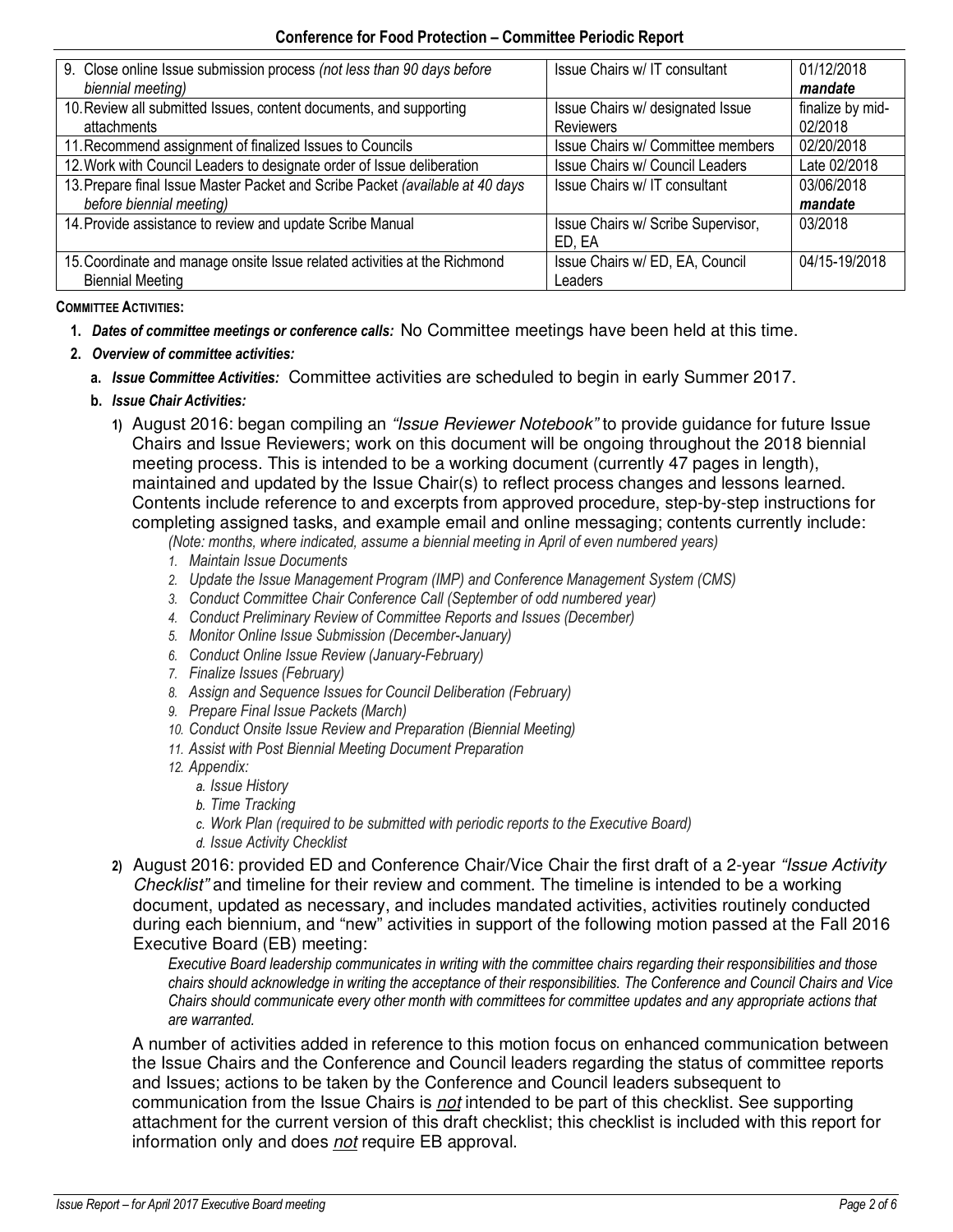- **3)** December 2016: as part of the ad-hoc committee formed to develop a Disparagement Policy, received a listing of 17 Issues that were submitted for deliberation during the past 4 biennial meetings (2010, 2012, 2014, and 2016) where company names were included in the Issue narrative or in an attached document. These Issues and attachments will be reviewed by the Issue Chairs in detail to determine if Issue review procedures need to be strengthened to ensure compliance with the CFP Commercialism Policy. A report listing the Issues in question and the Issue Chair findings will be submitted to the EB at the Fall 2017 meeting along with any recommended procedural changes or concerns requiring clarification.
- **4)** Fall 2016/Winter 2017: began re-formatting the 2016 *"Issue Review Checklists"* into a single document; separate checklists currently exist for committee Issues and independent submitted Issues. The intent is for the re-formatted document to be easier to maintain. A new section will be included in the checklist: "Presenting an Issue to Council." Currently, the only available guidance is very general/generic and found in the *"Biennial Meeting/Conference Procedures" (2016; page numbers noted)* and states:
	- *Presentation of the Issue to the Council: The submitter of each Issue, or the submitter's representative, is afforded the opportunity to verbally present the Issue to the Council as it is opened for discussion and to address questions that arise during its deliberation. (page 8)*
	- *The Committee Chair or the Committee Chair's designee should be present when the Council meets during the Biennial Meeting to present and discuss the Committee's report. (page 16)*

Input from current and past Council Chairs will be requested for this section.

The revised *"Issue Review Checklist"* will be submitted to Issue Committee members in Summer 2017 for their review and comment; final draft will be submitted to the EB for review and approval at the Fall 2017 meeting. Checklists for the 2018 biennial meeting are required to be posted to the CFP website in October 2017.

- **5)** March 31, 2017: email communication with Committee members to confirm membership interest and establish a timeline for upcoming document review activities during Summer 2017.
- **3.** *Charges COMPLETED and the rationale for each specific recommendation:* No charges have been completed at this time.
- **4.** *Status of charges still PENDING and activities yet to be completed:* All charges are pending completion.
	- **a.** See above work plan and timeline for pending activities.
	- **b.** Challenge:Work on the outstanding charge from Issue 2012-II-008 must be completed in conjunction with the CBP Committee which was charged with consolidating the various CFP governing documents into a single manual; the Issue Committee's role is to assist with guidelines and instructions related to Issues submitted for consideration at biennial meetings. Due to the resignation of Lee Cornman as CBP Committee Chair, activities related to this charge will be dependent on a timeline established by the new CBP Committee Chair.

# **COMMITTEE REQUESTED ACTION FOR EXECUTIVE BOARD:** ☐ *No requested action at this time*

- **1.** Committee roster.
	- **a.** The following industry support member was on the original volunteer list provided by the EA but had changed employers and did not receive the initial email invitation sent by the Issue Chairs; therefore, she was not included on the roster of names approved by the EB in 08/2016. We have now obtained new contact information and confirmed her interest in serving on the Issue Committee; her membership with CFP has also been confirmed.

# *Susan Algeo, Food Safety Training Solutions*

*Pottstown, PA phone 717-485-0473 susan@fsts.net* 

In addition, a local regulatory member contacted an Issue Chair asking to serve on the Issue Committee and stating she had volunteered for more than one CFP committee, but had not been selected to serve on any. Her name was not included on the original volunteer list provided to the Issue Chairs so she was not previously contacted; her membership with CFP has been confirmed.

# *Deborah Crabtree, Fairfax County Health Department*

*Fairfax, VA phone 703-246-8431 deborah.crabtree@fairfaxcounty.gov* 

**The Issue Chairs request that the EB approve adding Susan Algeo with Food Safety Training Solutions and Deborah Crabtree with the Fairfax County Health Department as members of the Issue Committee.**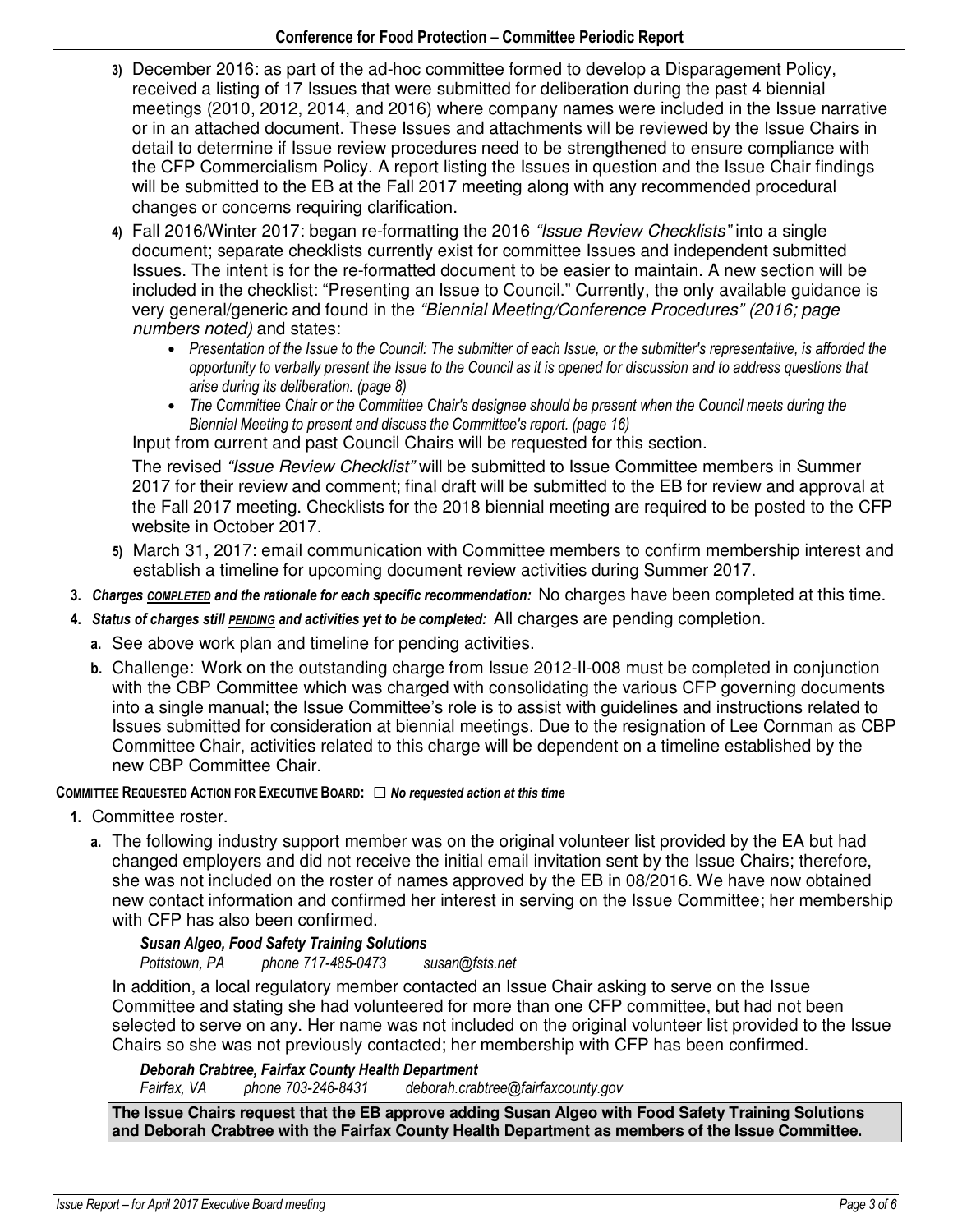- **b.** The Issue Chairs remain confused about the requirements for selecting committee members in the next biennium. Discussion at the 08/2016 EB meeting regarding the committee member selection "process" was extensive and confusing, as noted by the following notations from the approved minutes:
	- *Motion to table approval of a committee roster until the interested non-voting at large members are added. (page 7)*
	- *Discussion ensued as to listing all at-large volunteers on rosters. Bylaws are silent as to whether volunteers must be included on a committee if they are not chosen for their preferred choice(s). (page 8)*
	- *Standing Committees do not have to conform to the same balance on committees as Council Committees do. (page 8)*
	- *The Constitution and Bylaws state the standing committee makeup should reflect the definitions in the Constitution as much as possible. (page 8)*

Please note that listing the above statements is **NOT** intended *in any way* as a criticism of the approved minutes or the participating EB members; rather, they are presented to help emphasize that there is existing confusion and multiple interpretations of the current requirements and a lack of clarity in existing CFP governing documents regarding the committee member selection process.

To help improve the process going forward, to assist future Committee Chairs and Council Chairs, and to assist the EB in their review and approval of committee rosters, the Issue Chairs recommend that the CFP governing documents be reviewed and clarified with respect to the committee member selection process.

**The Issue Chairs request that the EB charge the Constitution, Bylaws, and Procedures Committee to review existing CFP governing documents regarding committee member selection, and recommend language changes to clarify the process and requirements specifically for both standing committees and council committees.** 

**2.** Discussion and resolution of identified challenges with the Issue process.

The 3 action items below were included in the 04/2016 Issue Final Report *and* the 08/2016 Issue Report but were *not* discussed at either meeting due to time constraints. *(Note: referenced documents are available on the CFP website or were attached to the Issue Report submitted for the 04/2016 EB meeting; in the interest of brevity, they have not been re-attached to this report.)*

The challenges below required the 2014-2016 Issue Chairs to continually explain (and re-explain), debate, and justify their assigned role and responsibilities in the Issue process, especially as it relates to reviewing and recommending edits in committee submitted documents. In addition to ensuring that committee documents meet the Issue submittal requirements, comments provided by Issue Chairs (or designated Issue Reviewers) are intended to help improve clarity and understanding, point out inconsistencies, and improve formatting and layout of the final document, all in an effort to improve readability.

There appears to be a growing lack of understanding, acceptance, and respect for the Issue review process and tasks as assigned by the CFP governing documents. It is recognized that the Issue submittal and review process has evolved significantly over the past 12 years… but every change and every guidance document was reviewed and approved by the EB at that time or via the Issue process. When new challenges arise (e.g., redaction), guidance has been sought from the ED and Conference Chair and Vice Chair and incorporated, as appropriate, into guidance for the next biennium. Using this process, the CFP governing documents and EB approved supporting materials establish the framework for Issue review.

To help *all* parties move forward with a uniform understanding of the process, the Issue Chairs request that *this* EB provide an affirmation of existing language in CFP documents as noted below, *or* provide recommended changes to help resolve confusion.

**a.** Continued confusion regarding "ownership" of committee documents.

More than one committee was extremely unwilling to accept *any* suggested edits to their documents and an inordinate amount of time was required (by many people at all levels within CFP) with back-and-forth communication in an attempt to resolve questions and concerns. Moreover, incorrect information about who has the "authority" to review committee documents was repeatedly disseminated by some committee members resulting in dissatisfaction and increased confusion with the review process.

Existing language extracted from the *"Biennial Meeting/Conference Procedures"* (2014) was adopted by the EB in August 2013 and remained unchanged in the 2016 update of these procedures. In part, the *"Issue Acceptance Criteria"* states:

- *Committee submitted documents may impact the image, credibility and integrity of the Conference as an organization.*
- *With the exception of material that has been copyrighted and/or has registration marks, committee documents submitted to the Executive Board online through the Issue Management Program, including all work products (issues; reports; and content documents) generated by a Conference committee become the property of the Conference.*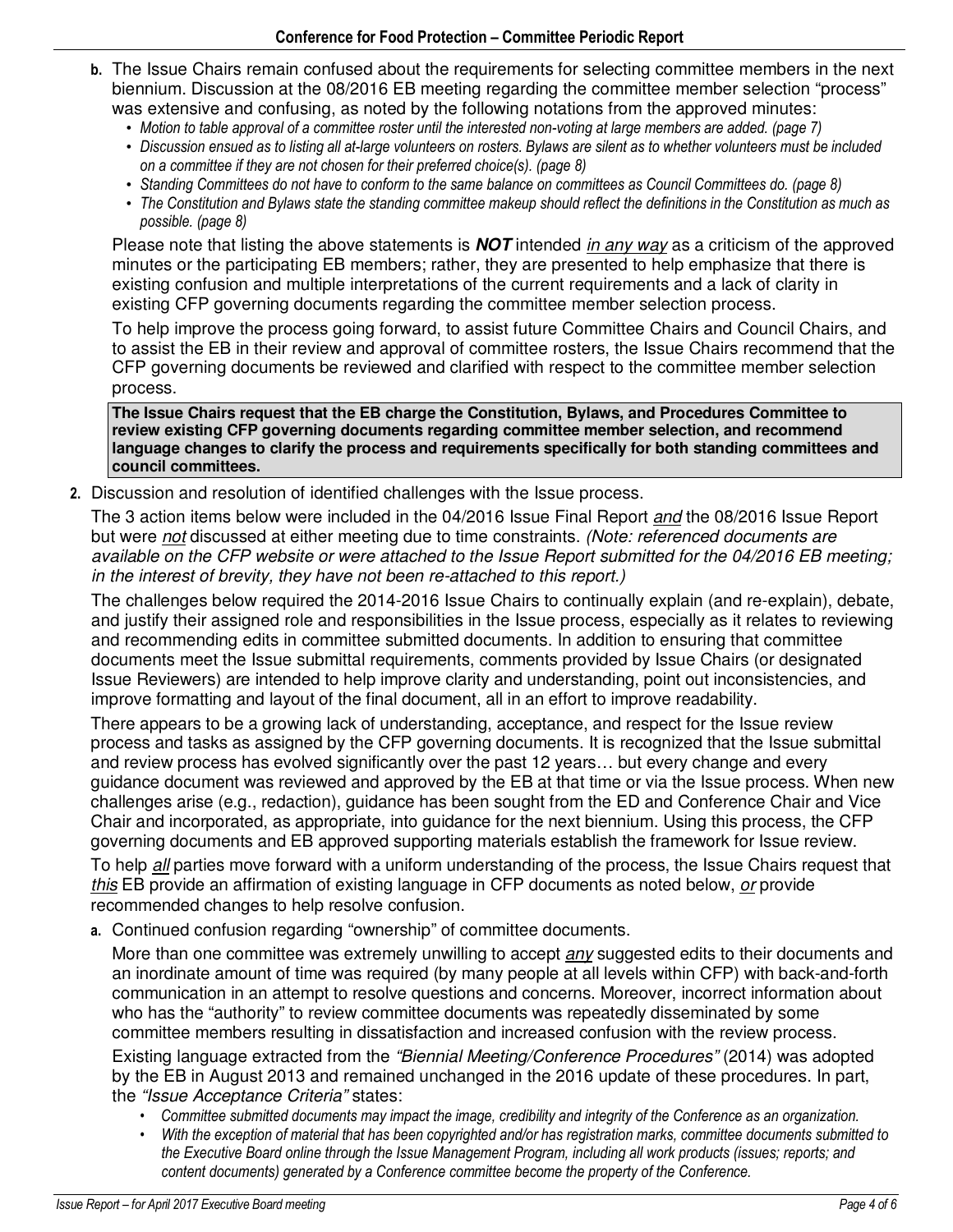With the EB approval of new committee report templates at the 04/2016 EB meeting, both bullet points (above) are now included at the top of the *"Committee Periodic Report Template"* and the second bullet point is included on the *"Committee Final Report Template*."

It was determined at the 08/2016 EB meeting that concerns regarding "ownership" of committee generated documents would be assigned to the *"Documents Published on CFP Website and Peer Reviewed/Non-Peer Reviewed Publications (ad hoc) Committee"* with findings and recommendations to be provided to the EB at the Spring 2017 meeting.

A decision from the EB for the 2018 biennial meeting regarding the statements noted above is needed **no later than Summer 2017**; at that time, committees will be working on drafting final documents for Issue submittal and the EB needs to provide Committee Chairs with appropriate guidance as soon as possible. Moreover, by the Fall 2017 EB meeting, the Issue Chairs need to submit revised Issue submission documents for approval and these outstanding concerns will make it difficult to update required documents.

If the ad-hoc documents committee is unable to provide policy recommendations to the EB at the Spring 2017 meeting **OR** if their recommendations require approval via the 2018 Issue process, the Issue Chairs request immediate action on the above concern.

**If a definitive policy cannot be approved at this meeting based on recommendations from the the ad-hoc documents committee, the Issue Chairs request that the EB affirm, modify, or clarify the above statements from the Issue Acceptance Criteria regarding committee generated documents for the 2018 biennial meeting.** 

**b.** Confusion regarding the review process for committee submitted Issues, reports, and content documents.

In part, the *"Committee Chair Position Description" (2014)* states:

- *Writes Issue(s) and a final committee report with the assistance of the committee members as requested by the Council Chair.*
- *Submits draft of final committee report, Issues, and committee generated documents and recommendations for preliminary review by the Council Chair, Council Vice Chair, and Issue Chair by a stated due date.*
- *Edits documents as necessary and works with Council Chair and Issue Chair to ensure clarity, understanding, and completeness of all committee generated documents, including making any nonsubstantive changes without requiring committee member approval (e.g., reorganization of information, insertion of missing information).* 
	- *Shall submit to the committee any substantive changes to document content (i.e., change of purpose, intent, or direction) for their approval with 48 hour response time requirement; majority vote of those that respond shall deem documents as "approved."*
- *Submits committee Issues by a stated due date and in the required format, and works with Issue Reviewers to ensure Issues are readable, easy to understand, and meets all submittal and acceptance criteria.*

The *"CFP Calendar"* for the current biennium was clarified and adjusted for the 2018 biennial meeting to require that final committee documents be submitted to Council Chairs one month earlier than was required for the 2016 biennial meeting; it also clarifies that *revised* documents are then submitted to Issue Chairs for their review:

- *September 2017 Issue Chairs' conference call with Committee Chairs and Co-Chairs*
- *November 10, 2017 Final committee reports and prospective committee Issues submitted to Council Chairs for preliminary review*
- *November 17, 2017 Council Chairs complete their review of reports and Issues and provide feedback to Committee Chairs*
- *November 30, 2017 Revised final reports and Issues are submitted to Issue Chairs for preliminary review and comment*
- *January 12, 2018 Issue submission deadline*

An outline of this process is also included on an *"Abbreviated Committee Report and Issue Review Process";* document originally created at the EB's request in 2013 and revised in 2016 to reflect calendar changes and to show that the IMP process now allows access to the online Issue editing process by both submitters.

**The Issue Chairs request that the EB affirm or re-define the "process" for submitting and reviewing committee final reports, Issues, and content documents as currently identified (above) in the "Committee Chair Position Description."**

**c.** Ongoing committee support*.* 

The current practice related to the review of committee reports and documents is *not* sustainable and is *not* fair to committees. Lack of thoughtful EB review and timely feedback permits committees to function autonomously throughout the biennium; then, when final reports and draft Issues are submitted,